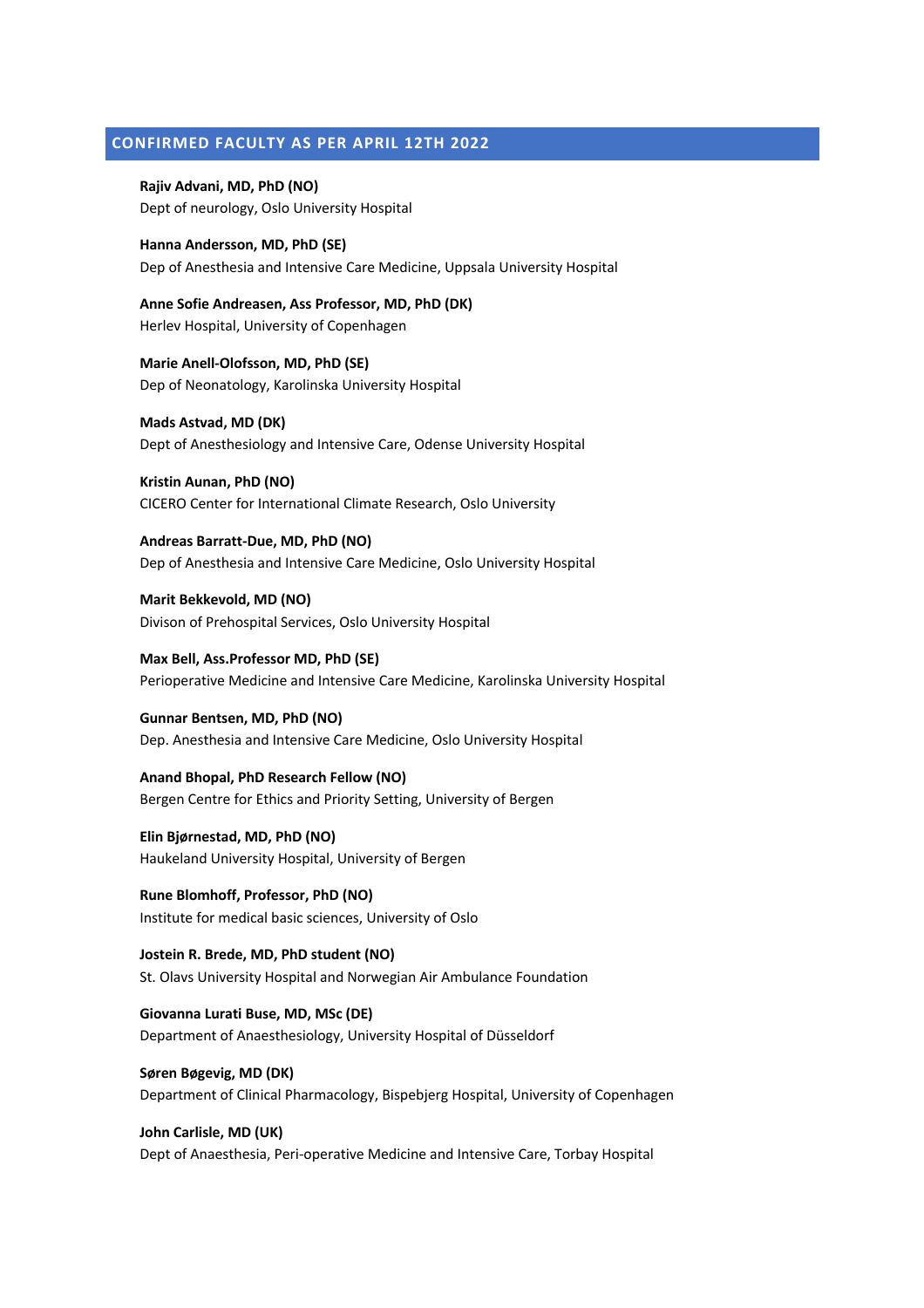**Michelle Chew, Professor, MD, PhD (SE)** Dept of Anaesthesiology and Intensive Care, Linköping University Hospital

**Maria Cronhjort, MD, PhD (SE)** Karolinska University Hospital

**Vegard Dahl, Professor, MD, PhD (NO)** Akershus University Hospital, Oslo University

**Jo Eidet, MD, PhD (NO)** Dept of Anesthesia and Intensive Care Medicine, Oslo University Hospital

**Kim Ekelund, MD, PhD (DK)** Dept of Anaesthesiology, Juliane Marie Centre, Rigshospitalet, Copenhagen University Hospital

**Torsten Eken, Professor, MD, PhD (NO)** Dept of Anesthesia and Intensive Care Medicine, Oslo University Hospital, Oslo University

**Thomas Engelhardt, Professor, MD, PhD, FRCA (CA)** Montreal Children's Hospital

**Hege Ersdal, Professor, MD, PhD (NO)** Faculty of Health Sciences, University of Stavanger

**Anders C Feyling, MD (NO)** Dept of Anesthesia and Intensive Care Medicine, Oslo University Hospital

**Hans Flåtten, Professor, MD, PhD (NO)** Haukeland University Hospital, University of Bergen

**Mats Fogelberg, MD (SE)** Nacka Hospital

**Shirin Kordasti Frisvold, MD, PhD (NO)** Dep. of Anesthesiology , University Hospital North Norway

**Caroline Guldberg Fugelli, MD (NO)** Stavanger University Hospital

**Guro Grindheim, MD, PhD (NO)** Dept Anesthesia and Intensive Care Medicine, Oslo University Hospital

**Nicolai R S Haase, MD, PhD (DK)** Dept of Intensive Care, Rigshospitalet –Copenhagen University Hospital

**Michael Haney, Professor, MD, PhD (SE)** Anesthesiology and Intensive Care Medicine, Umeå University Hospital

**Tom G Hansen, Ass. Professor, MD, PhD (DK)** Odense University Hospital

**Erlend Hem, Professor, MD, PhD (NO)** Dep of Behavioural Medicine, University of Oslo, Institute of Studies of the Medical Profession, Oslo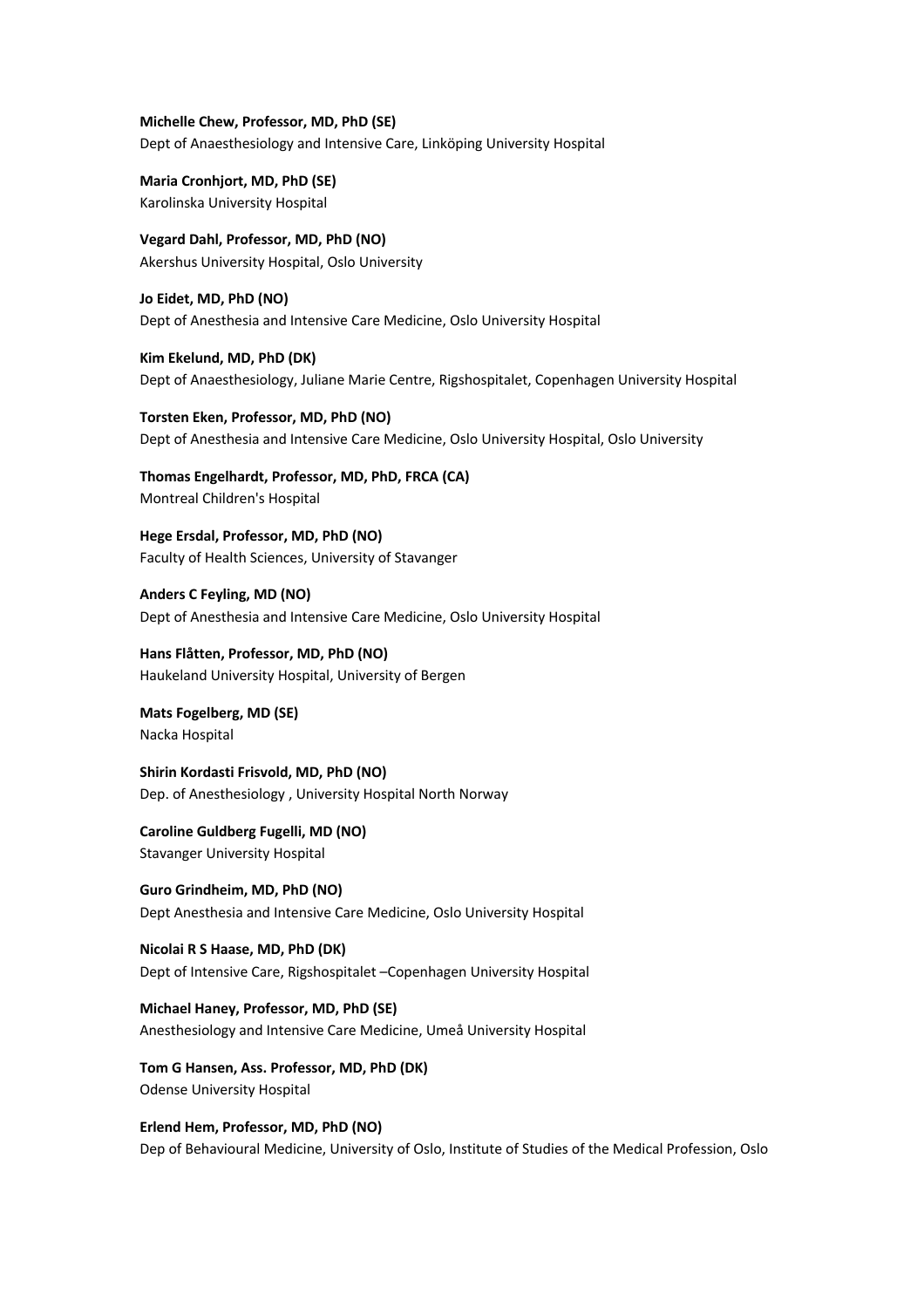**Fridtjof Heyerdahl, MD, PhD (NO)** Divison of Prehospital Services, Oslo University Hospital

**Kristin Hofsø, Ass. Professor, RN, PhD (NO)** Lovisenberg Diaconal University College & Dep. Intensive Care Nursing, Oslo University Hospital

**Anne Holmberg, MD, PhD (NO)** Dep. Anesthesia and Intensive Care Medicine, Oslo University Hospital

**Jie Hou, MSc (NO)** Dept of Physics, Oslo University

**Maren Ranhoff Hov, MD, PhD (NO)** Dept of neurology, Oslo University Hospital, The Norwegian Air Ambulance Foundation

**Knut Erik Hovda, MD, PhD (NO)** The Norwegian CBRNE Centre of Medicine, Dept of Acute Medicine, Oslo University Hospital

**Peter Hutchinson, Professor, MD, PhD (UK)** University of Cambridge, Cambridge University Hospitals NHS Foundation Trust

**Johanna Hästbacka, MD, PhD (FI)** Division of Intensive Care Medicine, University of Helsinki and Helsinki University Hospital

**Lars Øivind Høiseth, MD, PhD (NO)** Dep of Anesthesia and Intensive Care Medicine, Oslo University Hospital

**Charlotte Bjørk Ingul, MD, PhD (NO)** Dept of Circulation and Medical Imaging, Norwegian University of Science and Technology,

Trondheim

**Pia Jäger, MD, PhD (DK)** Dept of anaesthesiology, Rigshospitalet, Copenhagen University Hospital

**Ove Karlsson, MD, PhD (SE)** Sahlgrenska University Hospital

**Pål Klepstad, Professor, MD, PhD (NO)** NTNU, St Olav University Hospital

**Vesa Kontinen, Professor, MD, PhD (FI)** Perioperative division, Helsinki University Central Hospital

**Michael Seltz Kristensen, MD (DK)** Dept of Anaesthesia, Rigshospitalet, Copenhagen University Hospital

**Trine Kåsine, MD (NO)** Dep of Anesthesia and Intensive Care Medicine, Oslo University Hospital

**Francois Lamontagne, Ass. Professor, MD, PhD (CA)** L'Université de Sherbrooke, Centre Hospitalier Universitaire de Sherbrooke

**Astri Lang, MD, PhD (NO)** Dept of Neonatal intensive Care, Akershus University Hospital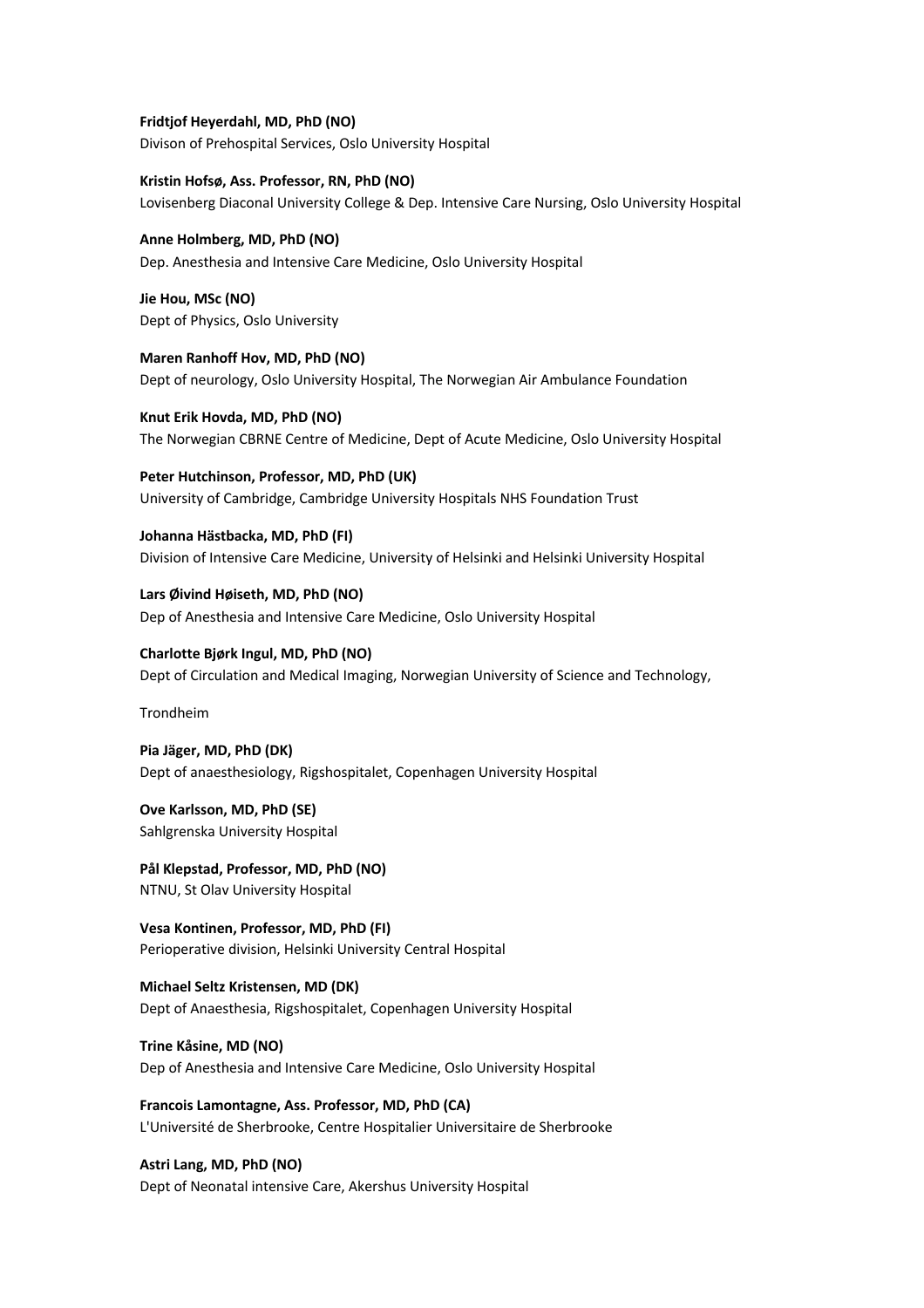**Niina Lempinen, RN (FI)** Division of Intensive Care Medicine, Helsinki University Hospital

**Espen Lindholm, MD, PhD (NO)** Dept of Anesthesiology, Clinic of Surgery, Vestfold Hospital Trust & Dept of Anesthesia and Intensive Care Medicine, Oslo University Hospital

**Francisco Almeida Lobo, MD (PT)** Anesthesiology Institute, Cleveland Clinic Abu Dhabi

**David Lockey, Professor, MD, PhD (UK)** Faculty of Pre-hospital Care, Royal College of Surgeons of Edinburgh

**Jon Henrik Laake, MD, PhD (NO)** Dep of Anesthesia and Intensive Care Medicine, Oslo University Hospital

**Per-Arne Lønnqvist, Professor, MD, PhD (SE)** Dept. of Physiology & Pharmacology, Karolinska University Hospital

**Kamal Maheshwari, Ass Professor, MD, MPH (US)** Anesthesiology Institute, Cleveland Clinic

**Ole Mathiesen, Professor, MD, PhD (DK)** Dep. Of Anaesthesia, Sjælland University hospital, Copenhagen University.

**Sangeeta Mehta, Professor, MD, FRCPC (CA)** Dept of Medicine, University of Toronto, Mount Sinai Hospital

**Christian S Meyhoff, Ass. Professor, MD, PhD (DK)** Dep. of Anaesthesia and Intensive Care, Copenhagen University Hospital

**Marius Timman Mjaaland, Professor, PhD (NO)** The Faculty of Theology, University of Oslo

**Jean Paul Mulier, MD, PhD (BE)** Dep of Anesthesiology, Intensive Care & Anesthesia, AZ Sint Jan Brugge

**Kirsten Møller, Professor, MD, PhD, DMSc (DK)** Department of Neuroanaesthesiology, Rigshospitalet – University of Copenhagen

**Espen Rostrup Nakstad, MD, PhD (NO)** The Norwegian Directorate of Health

**Gertrude Nieuwenhuijs-Moeke, Ass. Professor, MD, PhD (NL)** University Medical Centre Groningen

**Anders Nordby, MD (NO)** Dept Anesthesia and Intensive Care Medicine, Oslo University Hospital

**Torvind Næsheim, MD (NO)** Dep. of Anesthesiology , University Hospital North Norway

**Theresa Olasveengen, Professor, MD, PhD (NO)** Dept Anesthesia and Intensive Care Medicine, Oslo University Hospital & Oslo University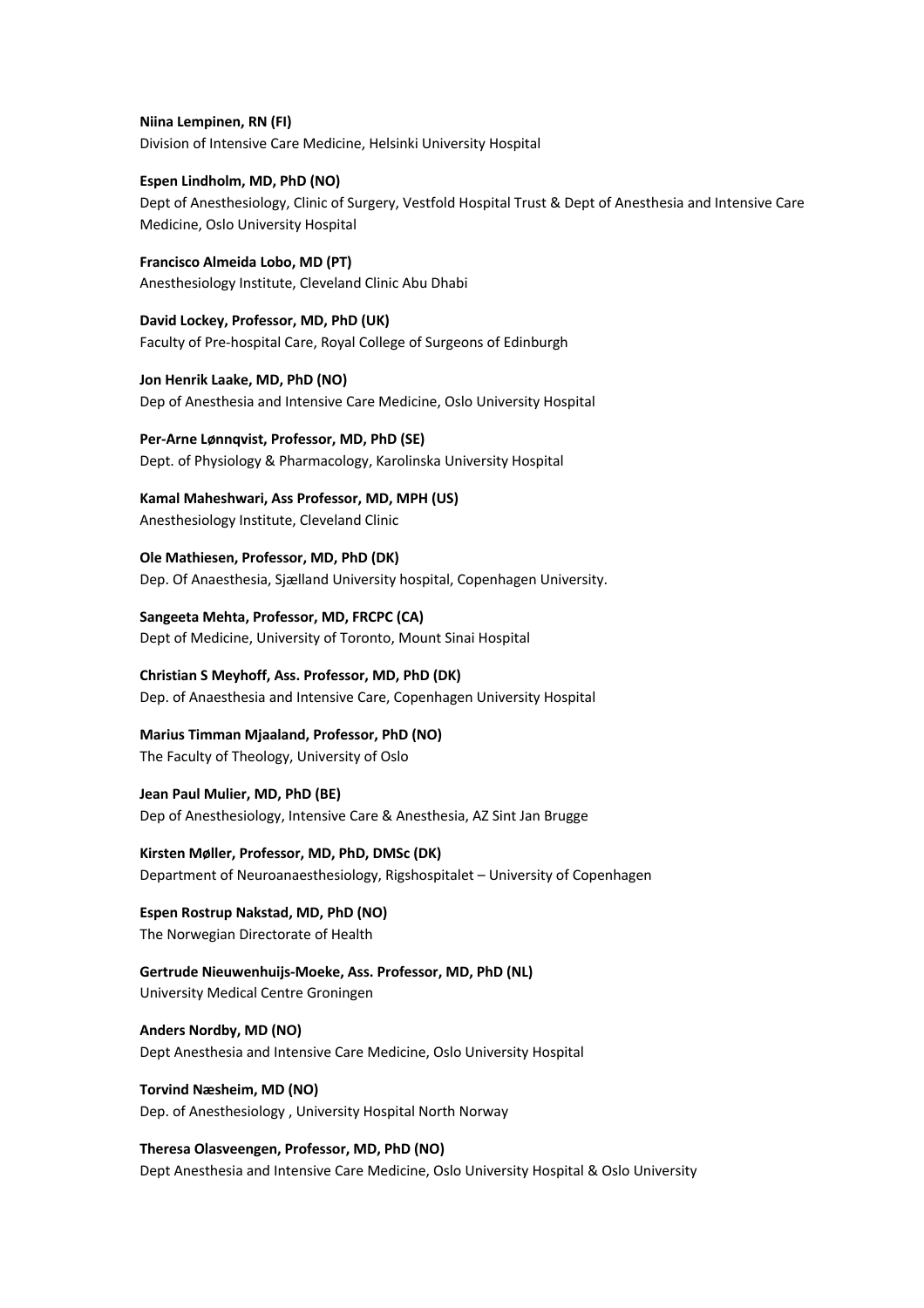**Jannicke Mellin Olsen, MD, DPH (NO)**

Dep of Anesthesia and Intensive Care, Bærum Hospital

**Jaideep Pandit, Professor, MD, PhD (UK)** Oxford University Hospitals, University of Oxford.

**Mariangela Pellegrini, MD, PhD (SE)** Department of Surgical Sciences, Anaesthesiology and Intensive Care, Uppsala University

Hospital

**Gaetano Perchiazzi, Ass. Professor, MD, PhD (SE)** Department of Surgical Sciences, Anaesthesiology and Intensive Care, Uppsala University

Hospital

**Anders Perner, Professor, MD, PhD (DK)** Department of Intensive Care, Rigshospitalet, University of Copenhagen

**Per Persson, MD, PhD (SE)** Dept of Anaesthesiology and Intensive Care, Sahlgrenska University Hospital

**Michael R. Pinsky, Professor, MD, CM, Dr hc (US)** Critical Care Medicine, Bioengineering, Cardiovascular Disease and Anesthesiology,

Pittsburgh

**Søren Pischke, MD, PhD (NO)** Dep. Anesthesia and Intensive Care Medicine, Oslo University Hospital

**Rutger Ploeg, Professor, MD, PhD (UK)** Nuffield Department of Surgical Sciences, University of Oxford

**Bodil Steen Rasmussen, Professor, MD, PhD (DK)** Department of Anaesthesia and Intensive Care, Aalborg University Hospital

**Marius Rehn, MD, PhD (NO)** Division of Prehospital Services, Oslo University Hospital

**Matti Reinikainen, Professor, MD, PhD (FI)** Kuopio University Hospital, University of Eastern Finland

**Luis Romundstad, MD, PhD (NO)** Dep. Anesthesia and Intensive Care Medicine, Oslo University Hospital

**Leiv Arne Rosseland, Professor, MD, PhD (NO)** Dep. Anesthesia and Intensive Care Medicine, Oslo University Hospital, Oslo University

**Kathy Rowan, Professor, MD, PhD (UK)** Intensive Care National Audit & Research Centre

**Sten Rubertsson, Professor, MD, PhD (SE)** Dep. of Surgical Sciences, Management and administration, Uppsala University Hospital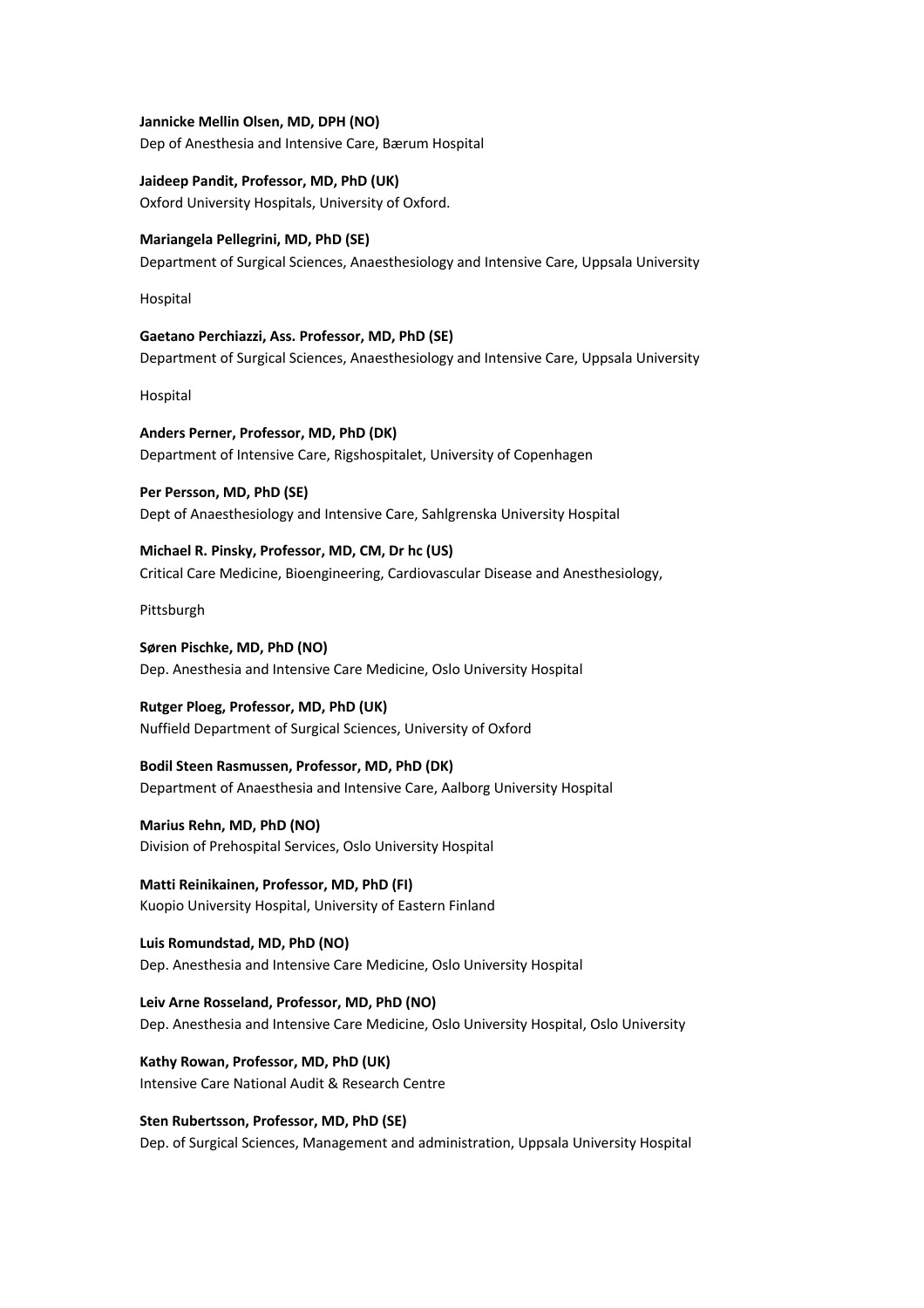**Johan Ræder, Professor, MD, PhD (NO)** Dep. of Anesthesia and Intensive Care Medicine, Oslo University Hospital, Oslo University

**Karin Isaksson Rø, MD, PhD (NO)** The Institute for Studies of the Medical Profession, Oslo, Norway.

**Axel Sauter, MD, PhD (NO)** Dep. Anesthesia and Intensive Care Medicine, Oslo University Hospital

**Maria Sigurðadottir, MD (IS)** Landspitali University Hospital

**Martin Ingi Sigurðsson, Professor, MD, PhD (IS)** Landspitali University Hospital

**Theódór Skúli Sigurðsson, MD, PhD (IS)** Landspitali University Hospital

**Nils Oddvar Skaga, MD, PhD (NO)** Dep of Anesthesia and Intensive Care Medicine, Oslo University Hospital

**Eirik Skogvoll, Professor, MD, PhD (NO)** NTNU, St Olav University Hospital

**Christiane Skåre, MD, PhD (NO)** Dep of Anesthesia and Intensive Care Medicine, Oslo University Hospital

**Stephen Sollid, Professor, MD, PhD (NO)** Division of Prehospital Services, Oslo University Hospital

**Jacob Steinmetz, Professor, MD, PhD (DK)** Department of Anesthesia, Copenhagen University Hospital, Copenhagen Emergency Medical Services

**Audun Stubhaug, Professor, MD, PhD (NO)** Dept of Pain, Oslo University Hospital, Oslo University

**Geir Arne Sunde, MD, PhD (NO)** Dept of Anesthesia and Intensive Care, Haukeland University Hospital & Helicopter Emergency Medical Services, HEMS-Bergen

**Kjetil Sunde, Professor, MD, PhD (NO)** Dep. Anesthesia and Intensive Care Medicine, Oslo University Hospital, Oslo University

**Arve Sundset, MD (NO)** Dept. of Respiratory Medicine, Division of Cardiovascular and Pulmonary Diseases, Oslo University Hospital

**Dag W Sørensen, MD (NO)** Dep. Anesthesia and Intensive Care Medicine, Oslo University Hospital

**Signe Søvik, Professor, MD, PhD (NO)** Dep of Anesthesia and Intensive Care, Akershus University Hospital, Oslo University